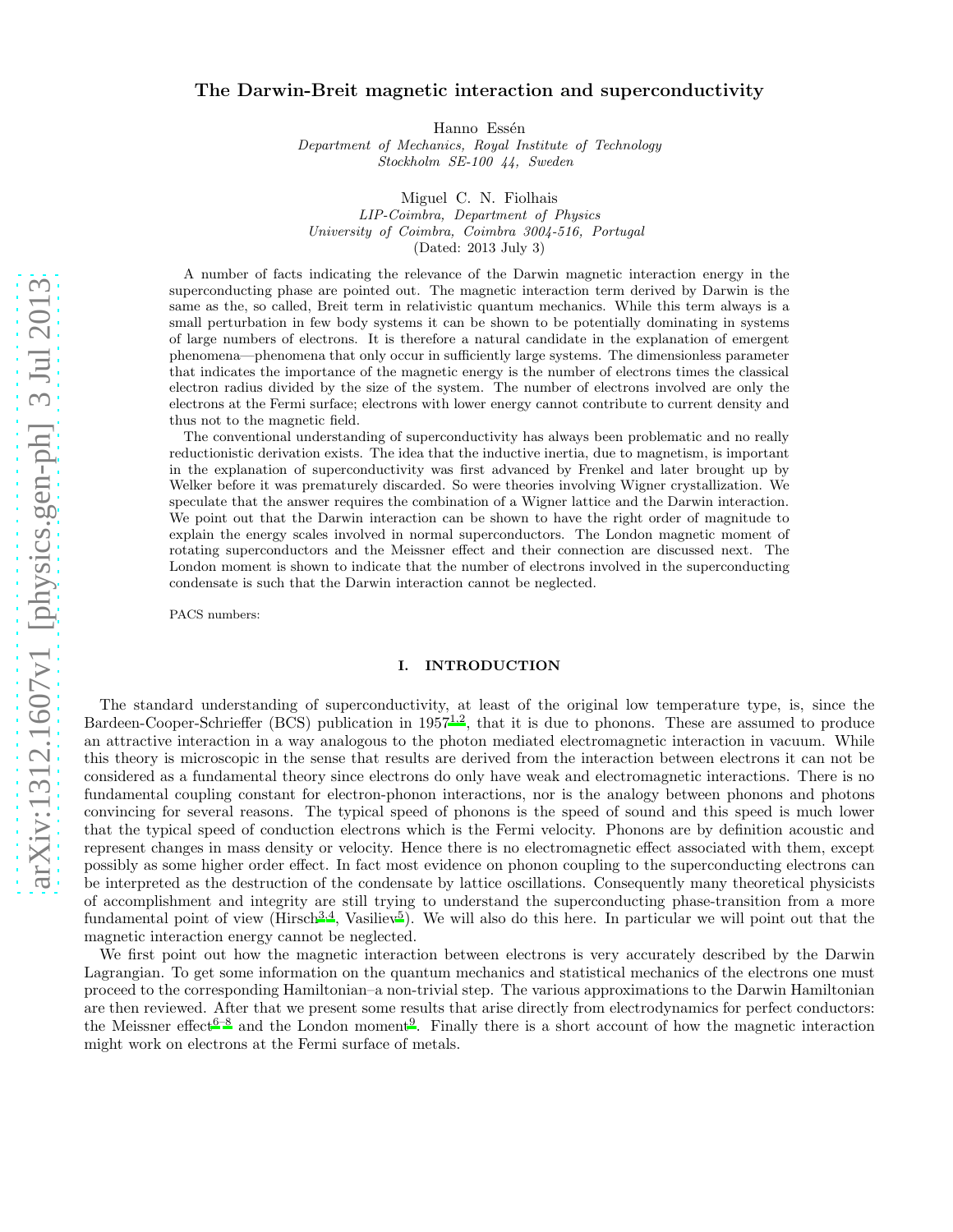### II. THE DARWIN APPROXIMATION TO ELECTROMAGNETISM

In modern theoretical physics the Lagrangian formalism is considered the most basic. In 1920 Charles Galton Darwin published<sup>[10](#page-3-8)</sup> an approximation to the electromagnetic Lagrangian that removed the field degrees of freedom. It resulted from an expansion of the retarded potentials in  $v/c$  to second order and contains only the positions and velocities of the charged particles of the system. In this approximation all electric and magnetic effects, except radiation, are well described. This Lagrangian is,

<span id="page-1-2"></span>
$$
L = T + \sum_{a} \frac{e_a}{2} \left[ \frac{v_a}{c} \cdot \mathbf{A}(\mathbf{r}_a) - \phi(\mathbf{r}_a) \right],
$$
\n(1)

where T is the kinetic energy and  $\phi$  is the Coulomb potential,

$$
\phi(\mathbf{r}_a) = \sum_{b(\neq a)} \frac{e_b}{|\mathbf{r}_a - \mathbf{r}_b|} = \sum_{b(\neq a)} \frac{e_b}{r_{ba}},\tag{2}
$$

and (hats are used for unit vectors, gaussian units are employed),

$$
A(r_a) = \sum_{b(\neq a)} \frac{e_b[v_b + (v_b \cdot \hat{r}_{ba})\hat{r}_{ba}]}{2cr_{ba}},
$$
\n(3)

is the form of the vector potential derived by Darwin. The form guarantees that the potential is divergence free.

To get the corresponding Hamiltonian one must perform the usual Legendre transform. This means that one must solve the equations

<span id="page-1-0"></span>
$$
p_a = \frac{\partial L}{\partial v_a},\tag{4}
$$

defining the generalized momenta in terms of the velocities, to get the velocities in terms of the momenta, and then insert the result in,

$$
H = \sum_{a} \mathbf{v}_a \cdot \frac{\partial L}{\partial \mathbf{v}_a} - L. \tag{5}
$$

Even if only the non-relativistic kinetic energy,  $T = \sum_a m_a \mathbf{v}_a^2/2$ , is used the solution of the equations [\(4\)](#page-1-0) involve the inversion of a large matrix. However, again using expansion in the parameter  $v/c$  one obtains the Darwin Hamiltonian,

<span id="page-1-3"></span>
$$
H = \sum_{a=1}^{N} \left[ \frac{\boldsymbol{p}_a^2}{2m_a} + \frac{e_a}{2} \phi_a(\boldsymbol{r}_a) - \frac{e_a}{2m_a c} \boldsymbol{p}_a \cdot \boldsymbol{A}_a^p(\boldsymbol{r}_a) \right],
$$
\n(6)

where,

$$
\boldsymbol{A}_a^p(\boldsymbol{r}) = \sum_{b(\neq a)}^N \frac{e_b[\boldsymbol{p}_b + (\boldsymbol{p}_b \cdot \hat{\boldsymbol{r}}_b)\hat{\boldsymbol{r}}_b]}{2m_b c|\boldsymbol{r} - \boldsymbol{r}_b|}.
$$
(7)

This, original, Darwin Hamiltonian is correct if small  $v/c$  really makes the Legendre inversion accurate. This is, however not necessarily the case for systems with large numbers of particles, and consequently this Hamiltonian may not be correct for superconductors and plasmas, or other macroscopic systems. It is possible to derive a second order correction, considered as a correction to the approximation in the Legendre transform $^{11,12}$  $^{11,12}$  $^{11,12}$  $^{11,12}$ .

By going to a continuum point of view and assuming a constant density of charged particles one can discover that the vector potential actually must be exponentially damped, like a Yukawa potential. This was discovered by Bethe and Fröhlich<sup>[13](#page-4-2)</sup> in 1933, independently of Darwin's work. Later this has been studied more carefully<sup>[14](#page-4-3)[,15](#page-4-4)</sup> by starting from the Darwin formalism and also by demanding that the vector potential remains divergence free, even when there is exponential damping. The length scale of the damping,

<span id="page-1-1"></span>
$$
\lambda = \frac{1}{\sqrt{4\pi r_e n}},\tag{8}
$$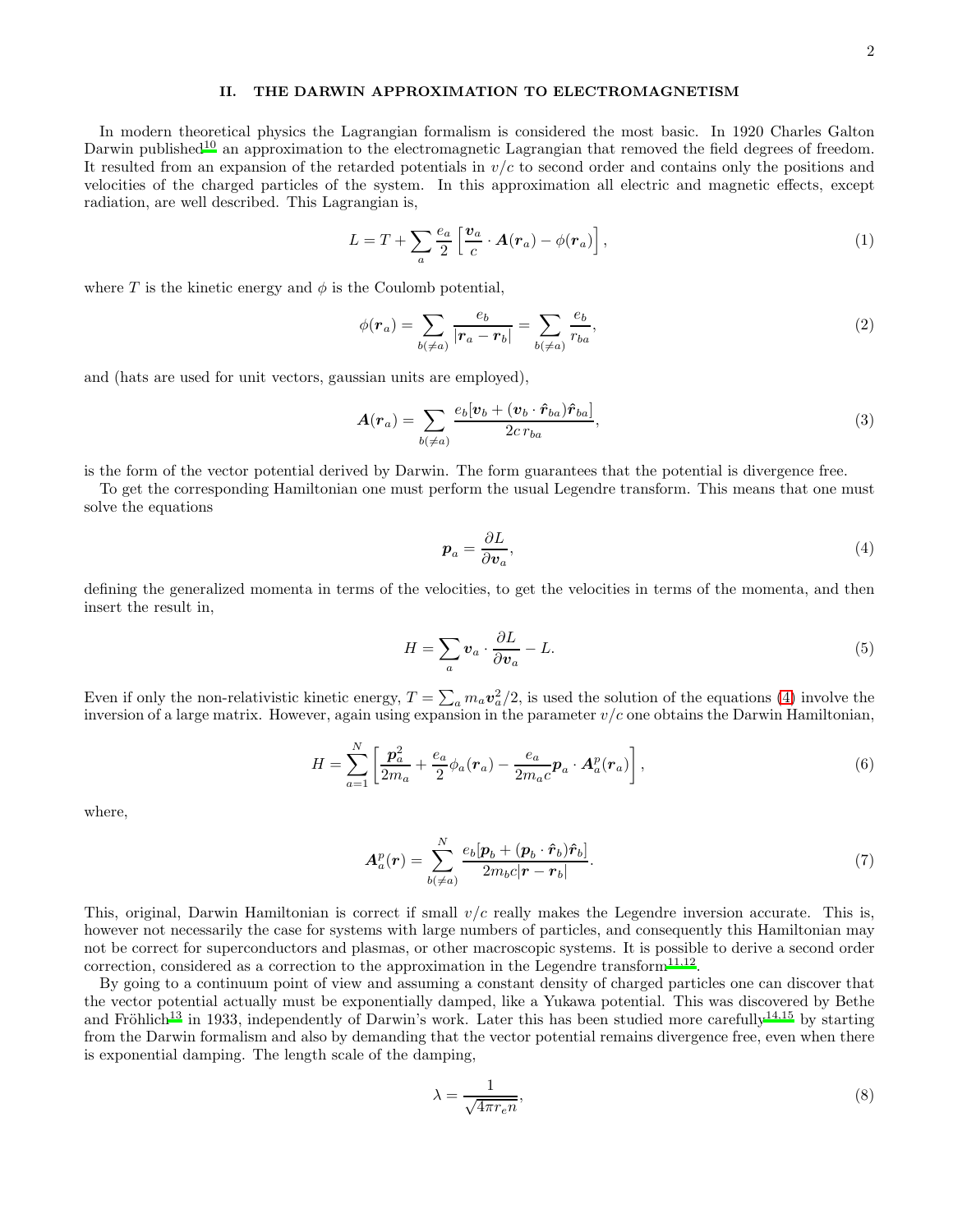is given by the same formula as that for the penetration depth in superconductors. Here  $r_e = e^2/mc^2$  is the classical electron radius and  $n$  the number density of electrons.

Bethe and Frölich<sup>[13](#page-4-2)</sup> noted that if n is the density of all electrons in some material one gets the surprising conclusion that magnetic field cannot penetrate into any material. I one instead interprets  $n$  as the number density of the conduction electrons one still gets the strange conclusion that all metals would be perfectly diamagnetic. In superconductors  $n$  is the density of electrons in the superconducting condensate and this is a much smaller number. So what determines the number density to be used in [\(8\)](#page-1-1)? A clue comes from the fact that magnetism is intrinsically a retardation effect, and depends on the finite speed of light and the position and velocity of the charge. Thus it seems as if the only electrons that should be counted in  $n$  are the electrons that have simultaneously defined position and velocity. This, of course, requires that they behave like semiclassical wave packets, instead of being in pure delocalized momentum states.

Consider Eqs. [\(1\)](#page-1-2) or [\(6\)](#page-1-3). We wish to estimate when the magnetic contributions to the Lagrangian or Hamiltonian no longer is a perturbation. If one simply assumes that the velocities or momenta are parallel it is easy to see that these terms become comparable to the kinetic energy term when

<span id="page-2-1"></span>
$$
\nu = \frac{Nr_e}{R} \tag{9}
$$

where N is the number of electrons with correlated velocities (momenta),  $r_e$  is the classical electron radius and R is the typical distance between electrons (size of the system). When this dimensionless number  $\nu$  no longer is small the magnetic term cannot be neglected. In the next section we'll see that for superconductors this number is 3.

# III. ELECTRODYNAMICS AND THE LONDON MOMENT

London<sup>[16](#page-4-5)</sup> showed (see also<sup>[17](#page-4-6)[–19](#page-4-7)</sup>), using his phenomenological theory of superconductivity, that a superconducting sphere that rotates with angular velocity  $\Omega$  will have an induced magnetic field (Gaussian units)

<span id="page-2-0"></span>
$$
B = \frac{2mc}{|e|}\Omega\tag{10}
$$

in its interior. Here  $m$  and  $e$  are the mass and charge of the electron. This prediction has been experimentally verified with considerable accuracy and is equally true for high temperature and heavy fermion superconductors<sup>[20](#page-4-8)[,21](#page-4-9)</sup>. With minor modifications it is also valid for other axially symmetric shapes of the body, for example cylinders or rings.

The most direct way of understanding formula [\(10\)](#page-2-0) is, in fact, quite simple. The superconducting electrons, which are always found just inside the surface<sup>[16](#page-4-5)</sup>, are not dragged by the positive ion lattice so when it starts to rotate the superconducting electrons ignore this and remain in whatever motion they prefer. This, however, means that there will be an uncompensated motion of positive charge density on the surface of the body. This surface charge density,  $\sigma$ , will, of course, be the same as the density of superconducting electrons, but of opposite sign, and will produce the magnetic field. Using this we can calculate the number,  $N$ , of superconducting electrons.

It is well known that a rotating uniform surface charge density will produce a uniform interior magnetic field in a sphere. If this rotating surface charge density is  $\sigma$ , then the total charge Q is given by

$$
Q = N|e| = 4\pi R^2 \sigma,\tag{11}
$$

and the resulting magnetic field in the interior is

$$
B = \frac{2}{3} \frac{Q}{cR} \Omega = \frac{8\pi}{3} \frac{\sigma R}{c} \Omega,
$$
\n(12)

where R is the radius of the sphere (relevant formulas for the calculation can be found in Essén<sup>[22](#page-4-10)</sup>). Putting  $Q = N|e|$ and comparing this equation with [\(10\)](#page-2-0) one finds that the number N must be given by  $N = 3Rmc^2/e^2 = 3R/r_e$ . We thus find that the number defined in Eq. [\(9\)](#page-2-1) has the value

$$
\nu = \frac{Nr_e}{R} = 3,\tag{13}
$$

where  $r_e$  is the classical electron radius, and N the number of electrons contributing to the supercurrent. Note that here R is the radius of the superconducting sphere, while in  $(9)$  R is the harmonic mean of all inter-particle distances, but the order of magnitude of  $\nu$  is significant.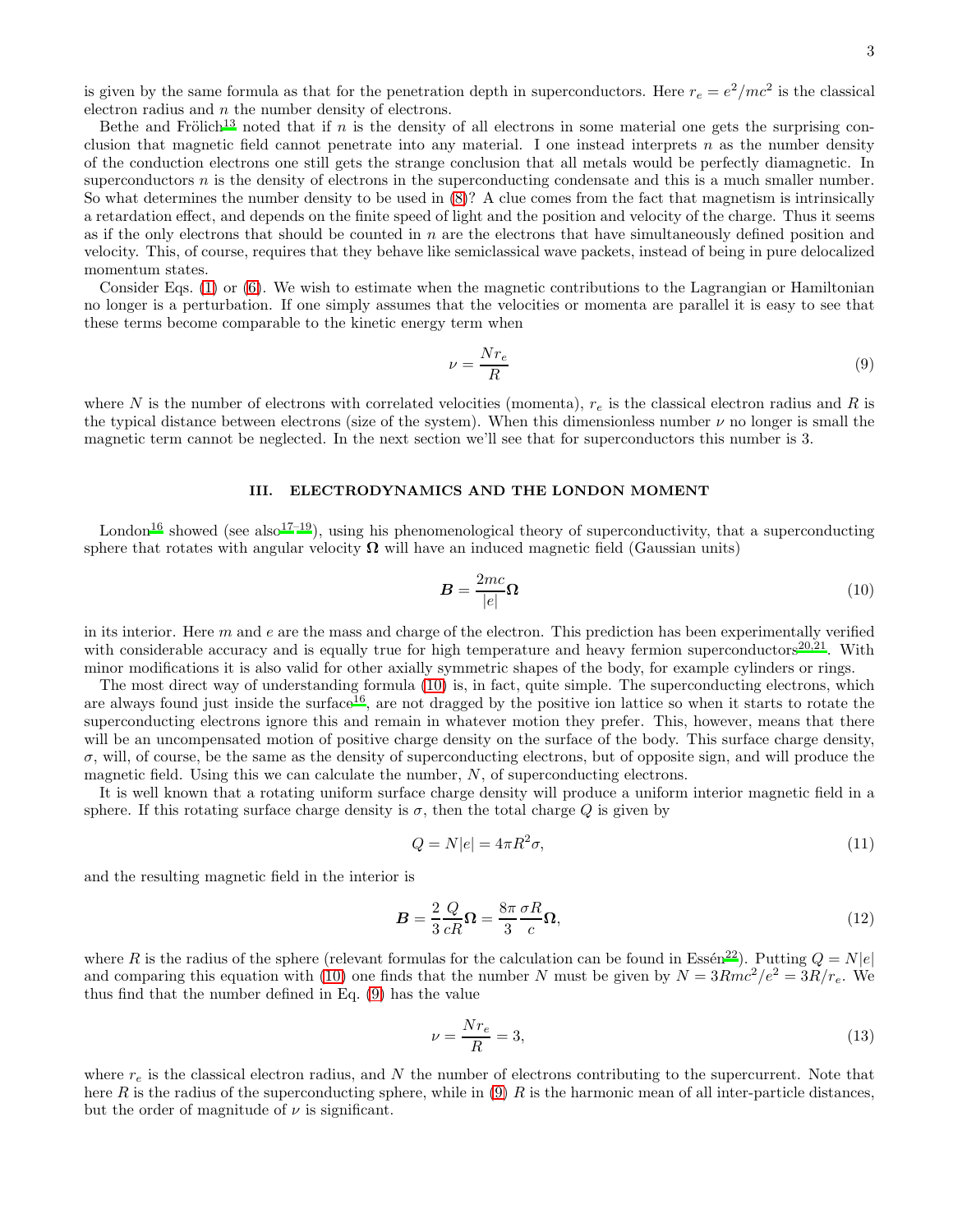Note that the fundamental results above are universally true for all superconductors. How can this be if superconductivity is caused by some effective interaction with the lattice? A study of the connection between the London moment and the exclusion of a magnetic field from the interior in terms of the Darwin formalism can be found in<sup>[9](#page-3-7)</sup>. The reason that the current is only on the surface is that this minimizes the magnetic energy as shown in Fiolhais et  $al.^6$  $al.^6$ .

### IV. MAGNETIC ENERGY OF ELECTRONS ON THE FERMI SURFACE

Speculations of a magnetic origin of superconductivity originate quite early. Frenkel<sup>[23](#page-4-11)</sup> advanced the idea that inductive inertia causes the phenomenon. It was this idea that Bethe and  $Fr\ddot{o}h$ lich<sup>[13](#page-4-2)</sup> tried to disprove when they, to their consternation, discovered that all metals are perfectly diamagnetic, not just superconductors. Later the German physicist Welker<sup>[24](#page-4-12)[,25](#page-4-13)</sup> advanced similar ideas. Since Welker was not aware of the exponential damping effect he discovered that the magnetic interaction term in fact tends to diverge in large system.

Essén<sup>[26](#page-4-14)</sup> studied the energy lowering effect of the original Darwin Hamiltonian  $(6)$  if one assumes that only electrons on the Fermi surface, i.e. electrons that can behave semiclassically since many quantum states are available to them, contribute. One idea is that at low density of states (low density of semiclassical electrons) a Wigner<sup>[27](#page-4-15)</sup> lattice forms and that the electrons in this lattice then move with correlated momenta.

Since the Fermi surface is two-dimensional one does not get the divergence that a three-dimensional distribution would give. Assuming that the electrons on the Fermi surface are distributed anisotropically in an optimal way one can the show that the Darwin approximation reduces the energy per electron at the Fermi surface by an amount,

$$
\Delta_D \approx 1.43 \cdot r_e \, k_F \, \mathcal{E}_F,\tag{14}
$$

where  $k_F$  is the Fermi wave number and  $\mathcal{E}_F$  is the Fermi energy<sup>[26](#page-4-14)</sup>. In a typical metal this gives an energy lowering  $\Delta_D \approx 10^{-4} \mathcal{E}_F$  which is in reasonable agreement with the smaller experimental energy gaps. This shows, if nothing else, that the Darwin magnetic energy ought to be a relevant quantity in superconductors.

### V. CONCLUSION

We have reminded the reader of the fact that electrons interact also via magnetic fields. Macroscopically this corresponds to such phenomena as the attraction of parallel currents and the pinch effect in plasma physics, microscopically to the Breit<sup>[28](#page-4-16)</sup> interaction. The Darwin approximation and formalism may seem unfamiliar and exotic but it is in fact completely equivalent to ordinary electromagnetism when radiation can be neglected. Since several fundamental and universal facts of superconductivity, such as the London moment and the Meissner effect, are easily understood in terms of electrodynamics and magnetic energy, one is tempted to conjecture that this interaction energy also should be important in the microscopic realm. The order of magnitude estimate in the last section reinforces this impression.

- <span id="page-3-7"></span> $9$  H. Essén, "Electrodynamic model connecting superconductor response to magnetic field and to rotation," *Eur. J. Phys.*, vol. 26, pp. 279–285, 2005.
- <span id="page-3-8"></span><sup>10</sup> C. G. Darwin, "The dynamical motions of charged particles," *Phil. Mag. ser. 6.*, vol. 39, pp. 537–551, 1920.

<span id="page-3-0"></span><sup>&</sup>lt;sup>1</sup> J. Bardeen, L. N. Cooper, and J. R. Schrieffer, "Theory of superconductivity," *Phys. Rev.*, vol. 108, pp. 1175–1204, 1957.

<span id="page-3-1"></span><sup>&</sup>lt;sup>2</sup> A. M. Gabovich and V. I. Kuznetsov, "What do we mean when using the acronym BCS? the Bardeen-Cooper-Schrieffer theory of superconductivity," *Eur. J. Phys.*, vol. 34, pp. 371–382, 1913.

<span id="page-3-2"></span><sup>3</sup> J. E. Hirsch, "Bcs theory of superconductivity: it is time to question its validity," *Phys. Scr.*, vol. 80, p. 035702 (11pp), 2009.

<span id="page-3-3"></span><sup>4</sup> J. E. Hirsch, "Superconductors as giant atoms predicted by the theory of hole superconductivity," *Phys. Lett. A*, vol. 309, pp. 457–464, 2003.

<span id="page-3-4"></span><sup>5</sup> B. V. Vasiliev, "Superconductivity as a consequence of an ordering of the electron gas zero-point oscillations," *Physica C*, vol. 471, pp. 277–284, 2011.

<span id="page-3-5"></span><sup>&</sup>lt;sup>6</sup> M. C. N. Fiolhais, H. Essén, C. Providentia, and A. B. Nordmark, "Magnetic field and current are zero inside ideal conductors," *Prog. Electromagn. Res. B (USA)*, vol. 27, pp. 187–212, 2011.

<sup>&</sup>lt;sup>7</sup> H. Essén and M. C. N. Fiolhais, "Meissner effect, diamagnetism, and classical physics-a review," Am. J. Phys., vol. 80, pp. 164–169, 2012.

<span id="page-3-6"></span><sup>8</sup> M. C. N. Fiolhais and H. Essén, "Electrodynamics of perfect conductors," *Int. J. Theor. Phys.*, vol. 52, pp. DOI 10.1007/s10773–013–1491–9, 2013.